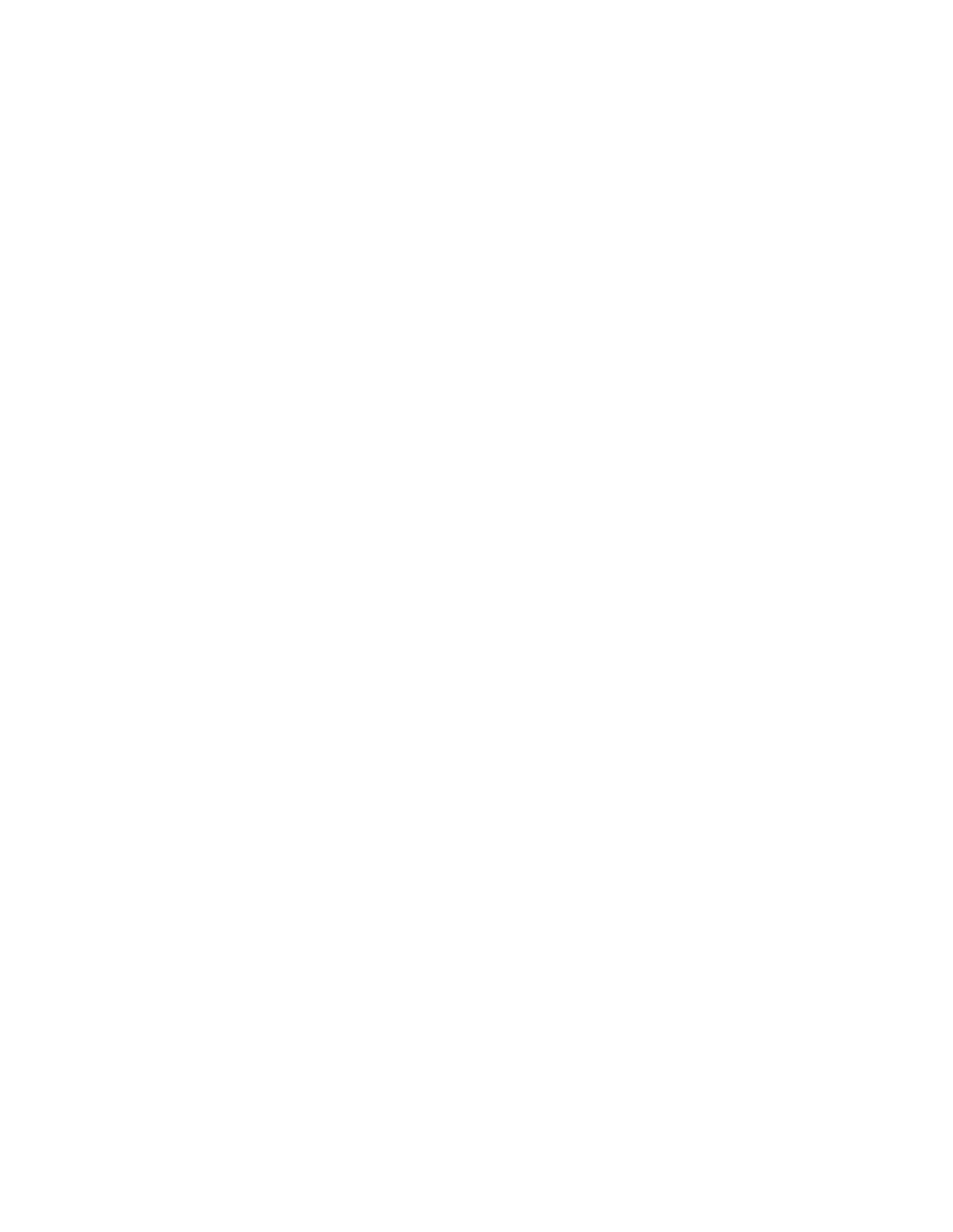#### **Copyright © 2016 Nexenta Systems ™, ALL RIGHTS RESERVED**

Notice: No part of this publication may be reproduced or transmitted in any form or by any means, electronic or mechanical, including photocopying and recording, or stored in a database or retrieval system for any purpose, without the express written permission of Nexenta Systems (hereinafter referred to as "Nexenta").

Nexenta reserves the right to make changes to this document at any time without notice and assumes no responsibility for its use. Nexenta products and services only can be ordered under the terms and conditions of Nexenta Systems' applicable agreements. All of the features described in this document may not be available currently. Refer to the latest product announcement or contact your local Nexenta Systems sales office for information on feature and product availability. This document includes the latest information available at the time of publication.

Nexenta, NexentaStor, NexentaEdge, and NexentaConnect are registered trademarks of Nexenta Systems in the United States and other countries. All other trademarks, service marks, and company names in this document are properties of their respective owners.

#### **Product Versions Applicable to this Documentation:**

| Product       | Versions supported |
|---------------|--------------------|
| NexentaStor ™ | 4.0.4              |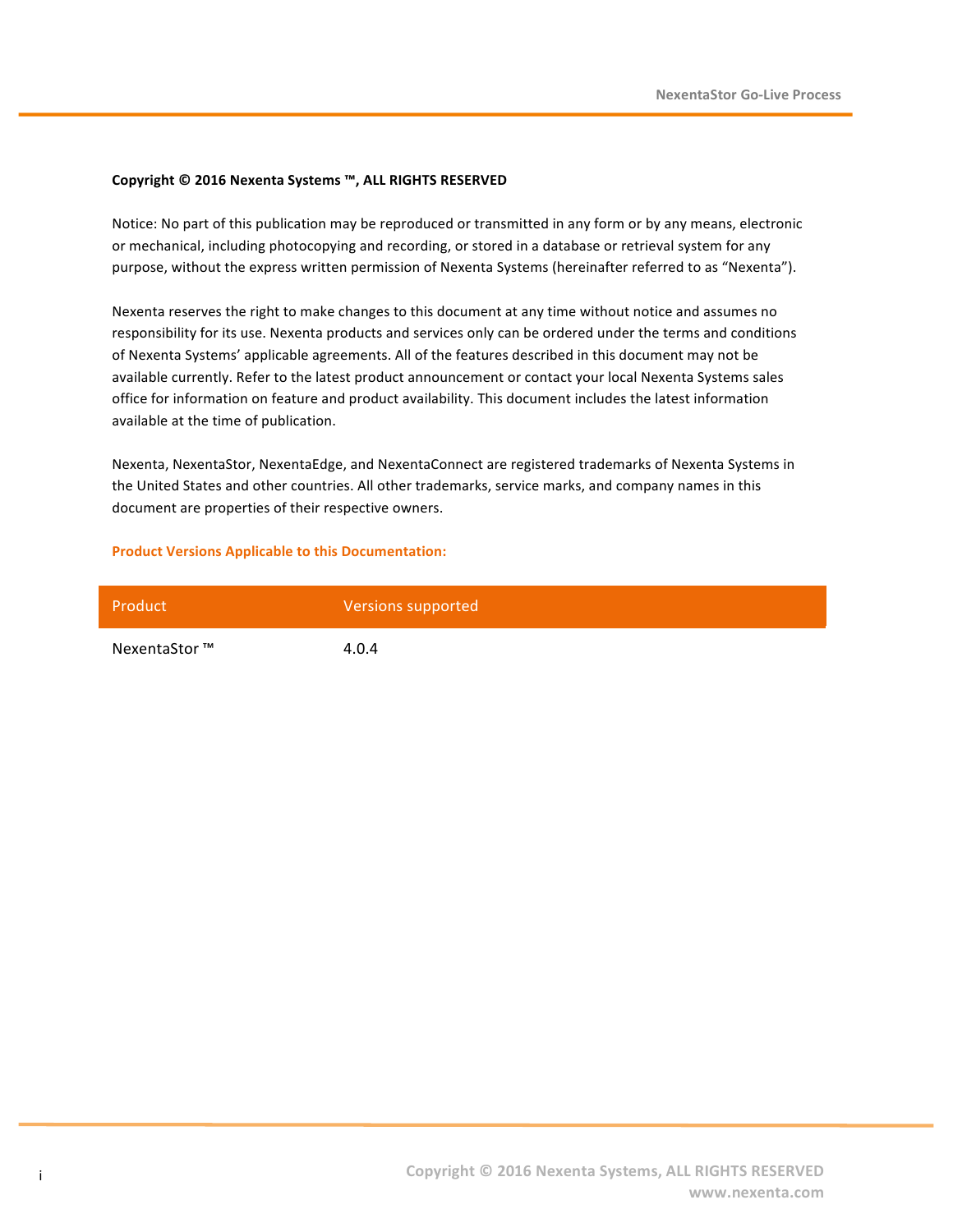# **Contents**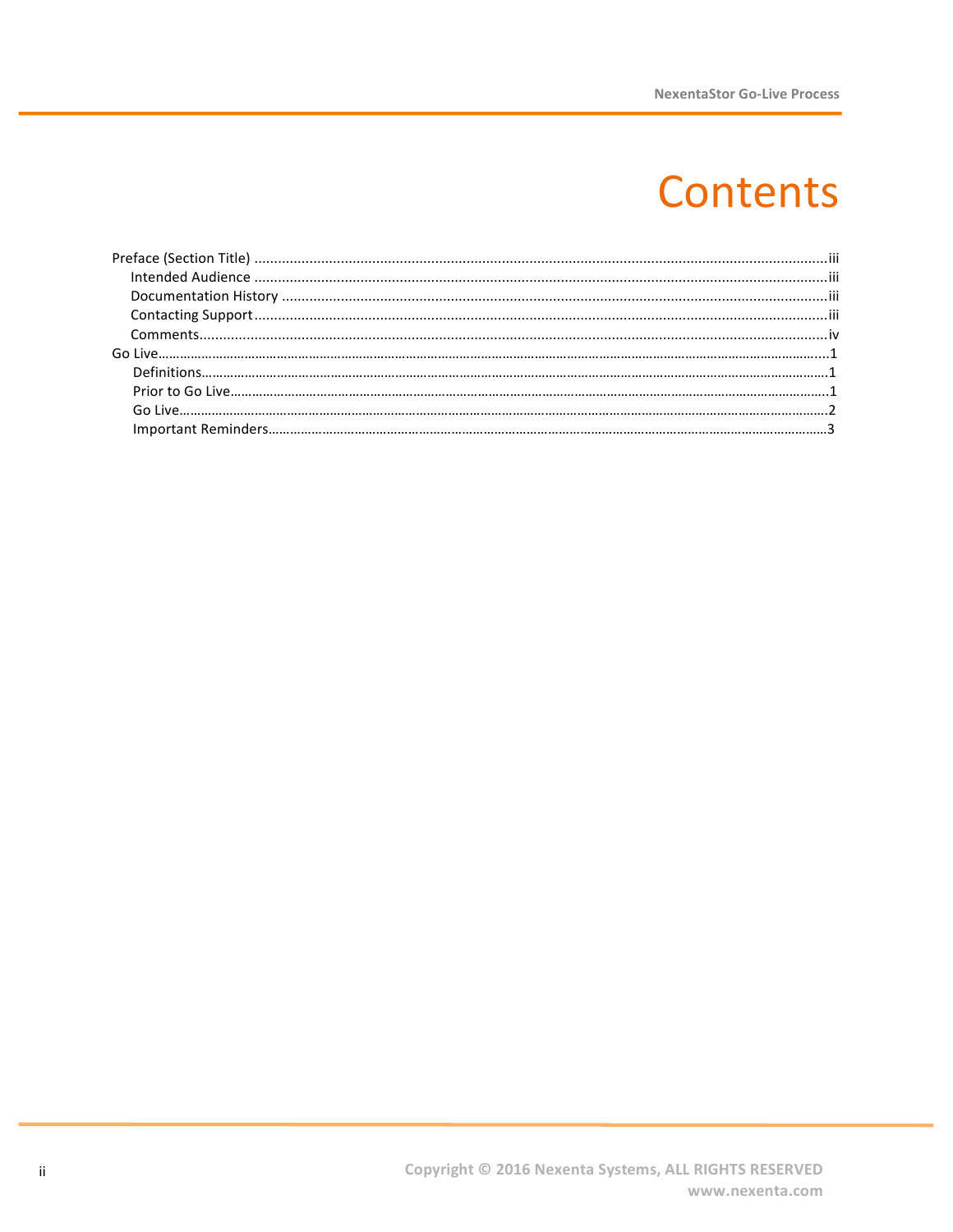# Preface

This documentation presents information specific to Nexenta products. The information is for reference purposes and is subject to change.

## Intended Audience

This document and process is intended for all Nexenta new and existing customers. It is important to understand that the NexentaStor Go-Live Process is applicable not just on your initial deployment. Existing customer deploying new NexentaStor systems or changing the hardware within your existing deployment should follow this same process.

If there are question if the NexentaStor Go-Live Process is required or for any general questions contact Nexenta Support, support@nexenta.com

### Documentation History

The following table lists the released revisions of this documentation.

**Product Versions Applicable to this Documentation:** 

| Revision                 | Date:     | <b>Description</b>          |
|--------------------------|-----------|-----------------------------|
| 2016-nxs-4.0.4-PS-GoLive | May, 2016 | GA of process documentation |

### **Contacting Support**

Choose a method for contacting support:

- Visit the Nexenta customer portal or partner portal. Log in and browse a knowledge base.
- Using the NexentaStor user interface, NMV (Nexenta Management View):
	- a. Click Support.
	- b. Select an action:
		- Send by email

Send the support request to the Nexenta support email.

Save to disk

Saves the support information to the /var/tmp directory on the NexentaStor appliance.

- c. Complete the request form.
- d. Click Make Request.
- Using the NexentaStor command line, NMC (Nexenta Management Console):
	- a. At the command line, type support.
	- b. Complete the support wizard.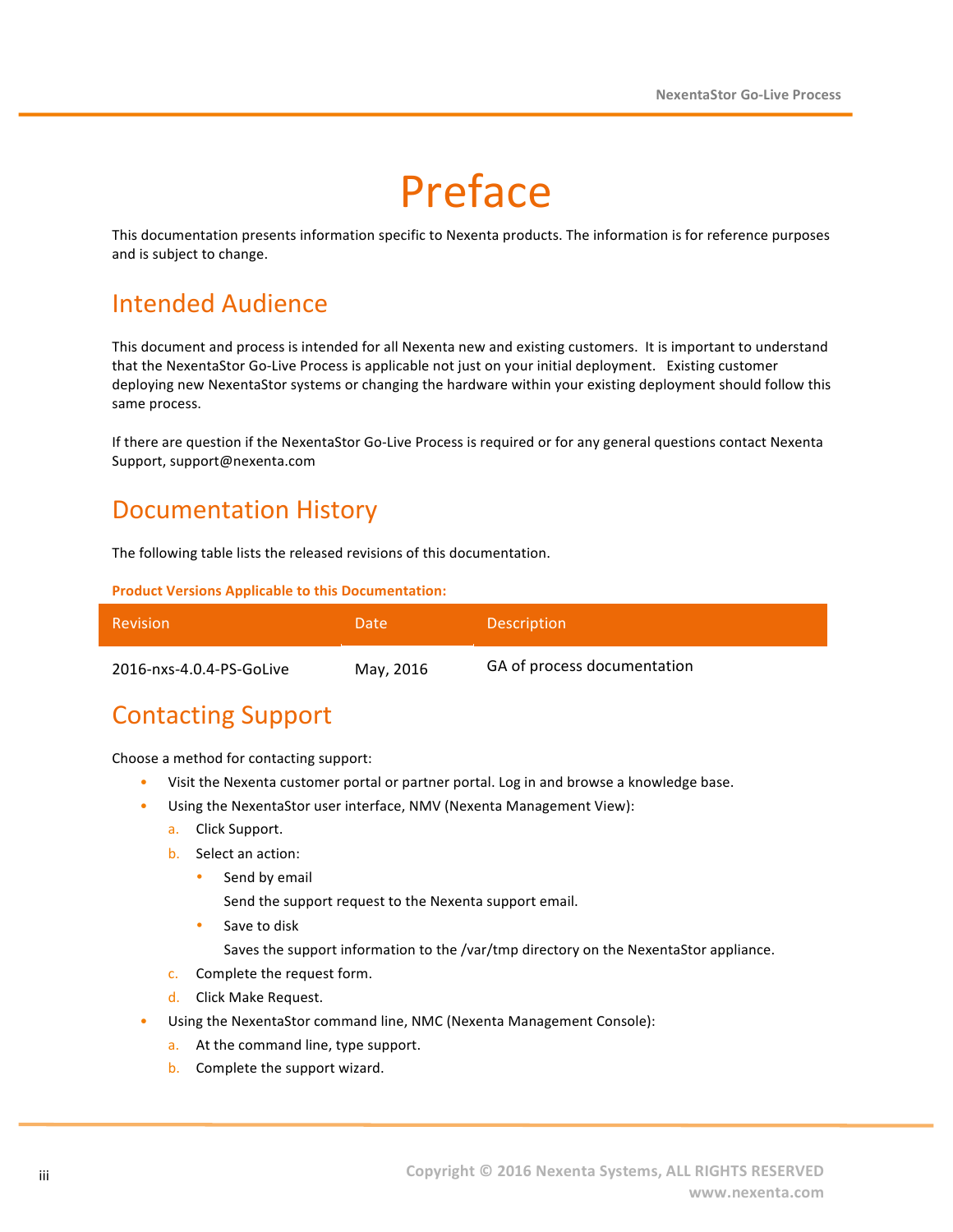### **Comments**

Your comments and suggestions to improve this documentation are greatly appreciated. Send any feedback to doc.comments@nexenta.com and include the documentation title, number, and revision. Refer to specific pages, sections, and paragraphs whenever possible.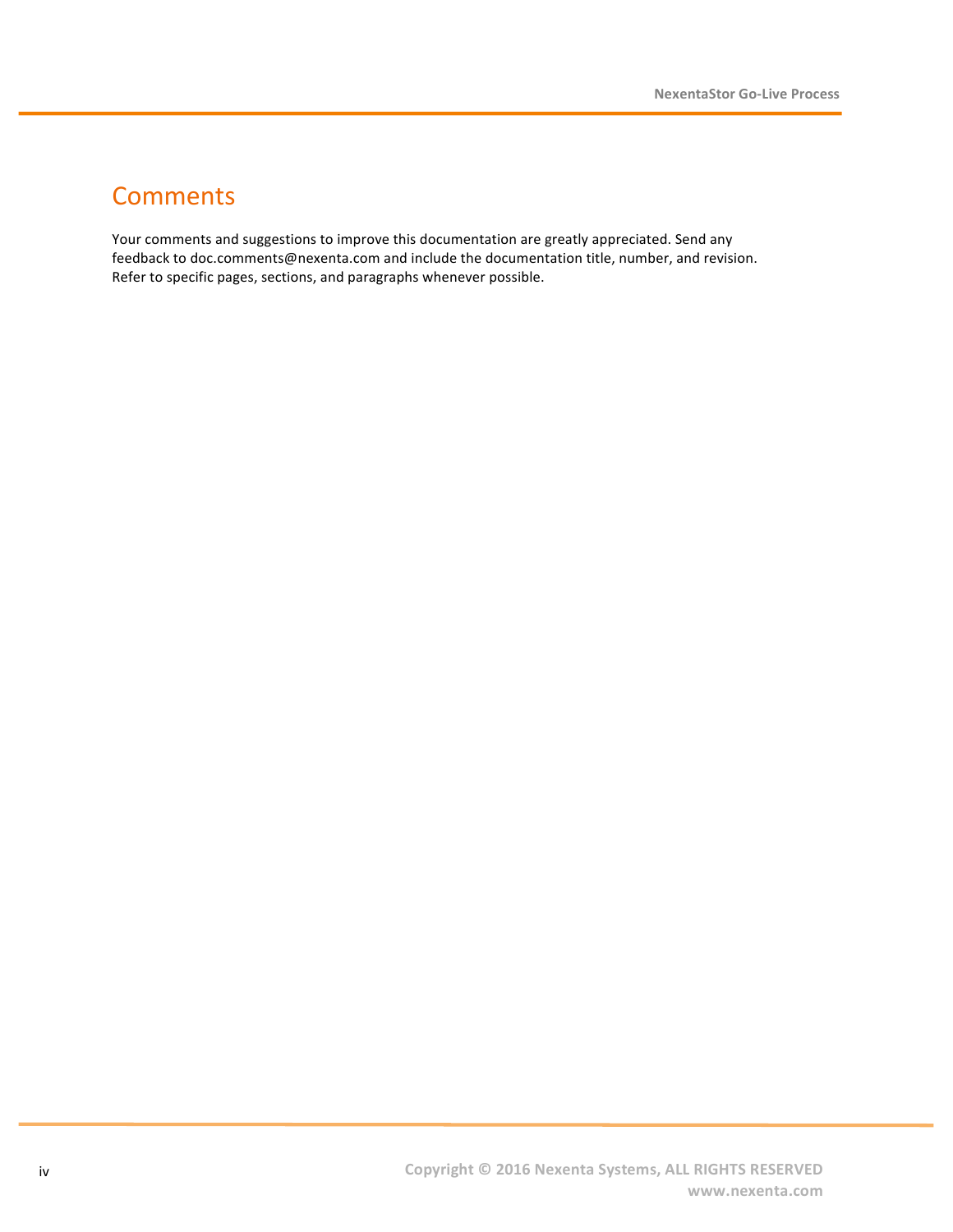# Go-Live Process

As part of creating a rich long-term experience for all Nexenta deployments we have created a simple Go-Live Process to ensure your success out of the gate. To accomplish this we work closely with each customer deployment to make sure your hardware, configuration, and any settings are properly set for your specific storage needs. 

The NexentaStor Go-Live process includes a Support Acceptance Check (SAC). This SAC process is an automated evaluation of your newly installed system. It is important to note that every system under a Nexenta Support Contract must PASS a SAC evaluation in order to be accepted and eligible for support.

# **Definitions**

- **Support Acceptance Check (SAC)** –the process that approves a NexentaStor implementation and officially accepts the system under the terms of the NexentaStor Support Agreement and the End User License Agreement (EULA).
- **System Implementation Guide (SIG)** –the "as built" specification for a new NexentaStor implementation.
- Go-Live: the combined SIG/SAC Process, plus a support case to document and record the rating of the NexentaStor instance.
- **Hardware Certification List** the document that defines Reference Architectures and acceptable variations for a new NexentaStor implementation. To view the latest NexentaStor HCL visit the Resources section of this page, https://nexenta.com/products/downloads/nexentastor
- **Build Document** the document that describes in detail the desired end-state of your NexentaStor installation. The Build Document should be prepared with assistance from your Nexenta Partner or your Nexenta Sales Engineer.

# Prior to Go-Live

Nexenta places great emphasis on empowering our customers and partners with the ability to leverage leading hardware platforms on our flagship Software-Defined Storage (SDS) software platform, NexentaStor. NexentaStor enables thousands of customers all around the world to transform their storage infrastructure, increase flexibility and agility, simplify management, and dramatically reduce costs without compromising on availability, reliability, or functionality.

Nexenta works closely with select partners to deliver NexentaStor solutions in 3 different options: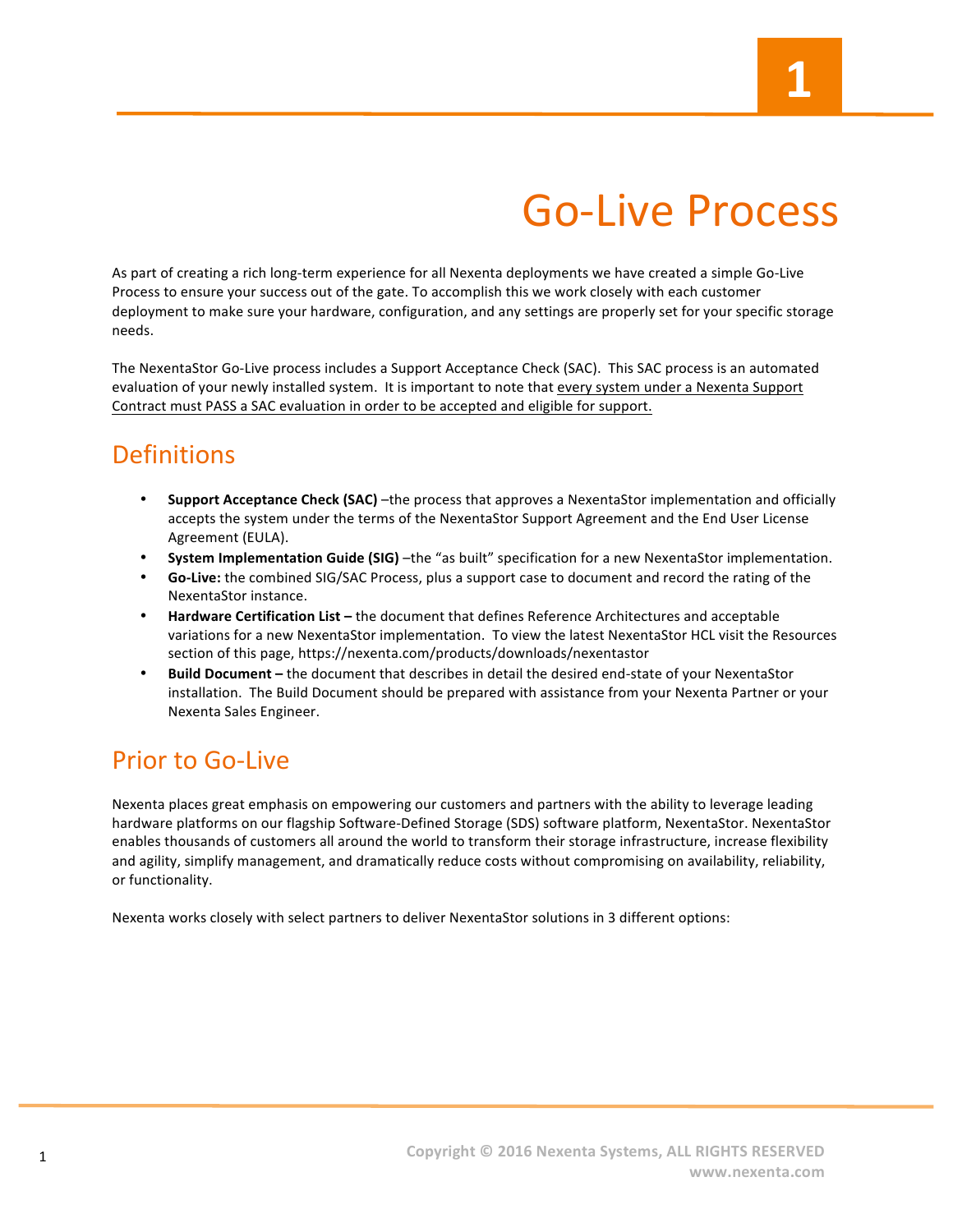| <b>RA</b>                                                                     | $RA+$                                                                                                                                                                                                                                                   | <b>CS</b>                                                                                                                          |  |
|-------------------------------------------------------------------------------|---------------------------------------------------------------------------------------------------------------------------------------------------------------------------------------------------------------------------------------------------------|------------------------------------------------------------------------------------------------------------------------------------|--|
| Exact configurations with<br>specific components within<br>each configuration | <b>Controller Variations</b><br>CPU type<br>$\circ$<br>DRAM quantity<br>$\circ$<br><b>NIC</b><br>$\circ$<br>SAS HBA<br>$\circ$<br>FC HBA<br>$\circ$<br>Storage Enclosure<br>Variations<br>Enclosure count<br>$\bigcap$<br>HDD type and count<br>$\circ$ | Controllers and/or Storage<br>Enclosures that are outside<br>of RA+ scope<br>Open Configurations<br><b>Certifications Required</b> |  |
|                                                                               | SSD type and count<br>$\circ$                                                                                                                                                                                                                           |                                                                                                                                    |  |

To learn more visit the NexentaStor HCL above.

Complete the NexentaStor hardware and software installation according to the Build Document agreed to by the customer. Once you have completed your valid RA, RA+ or SC hardware build, thee system should be production ready in its destination location; with all storage attached; vdevs, zpools and shares configured; network interfaces attached and configured; all plugins installed and configured; and license keys applied. The system should also be free of hardware faults.

For customers needing support in this area and looking to engage Nexenta Services, contact support@nexenta.com.

### Go-Live

The Go-Live process is intended for a pre-production system. If the system was put into production without first going through the Go-Live process, a maintenance window should be scheduled as data availability could be impacted.

### AutoSAC

Download the autosac script (on both nodes, if a cluster).

#> curl –L https://github.com/wkettler/autosac/archive/master.tar.gz > autosac-master.tar.gz

Unpack and run the autosac script (on both nodes, if a cluster). #> tar xvf autosac-master.tar.gz

#> cd autosac-master

#> ./autosac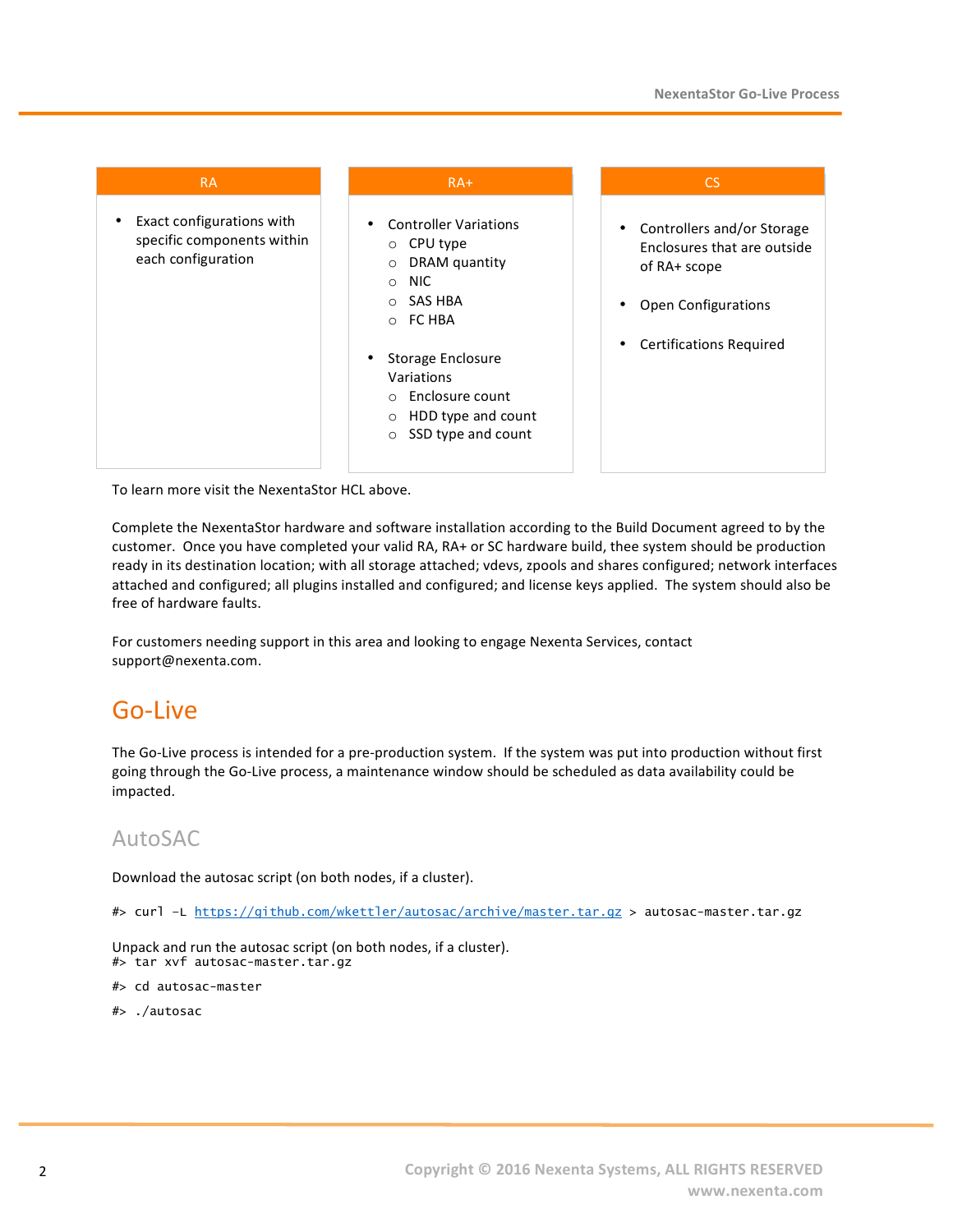#### AutoSIG

Download the autosig script (this only needs to run on one node of a cluster).

#> curl -L https://github.com/wkettler/autosig/archive/master.tar.gz > autosig-master.tar.gz

Unpack and run the autosig script.

- #> tar xvf autosig-master.tar.gz
- #> cd autosig-master
- #> ./autosig

The SIG document needs to be signed by both the implementer and the customer.

#### Go-Live Support Cases

Open a support case for each node using the Nexenta Portal, https://portal.nexenta.com

For Gold and Platinum Support customers, if you don't have portal access, visit, www.nexenta.com/support, for your options to contact Nexenta Support Services to open a Go-Live case.

The subject for each case should start with either "SAC" or "Go-Live" and include either the hostname or the machine signature (3rd field of the license key) of the system under review.

Run nexenta-collector and update the case with the name of the output file. The following command automatically uploads the output to Nexenta via ftp.

# /usr/bin/nexenta-collector –g

Copy the file to a system that is connected to the internet and upload it to Nexenta's public ftp site using the following commands or an equivalent.

# ftp -i ftp.nexenta.com username: anonymous password: customer email address cd upload mkdir caseXXXXX (where XXXXX is the case number for Go-live) cd caseXXXXX bin hash put <filename> bye

Upload the signed SIG to the case as an attachment. This only needs to be done for one case for a cluster.